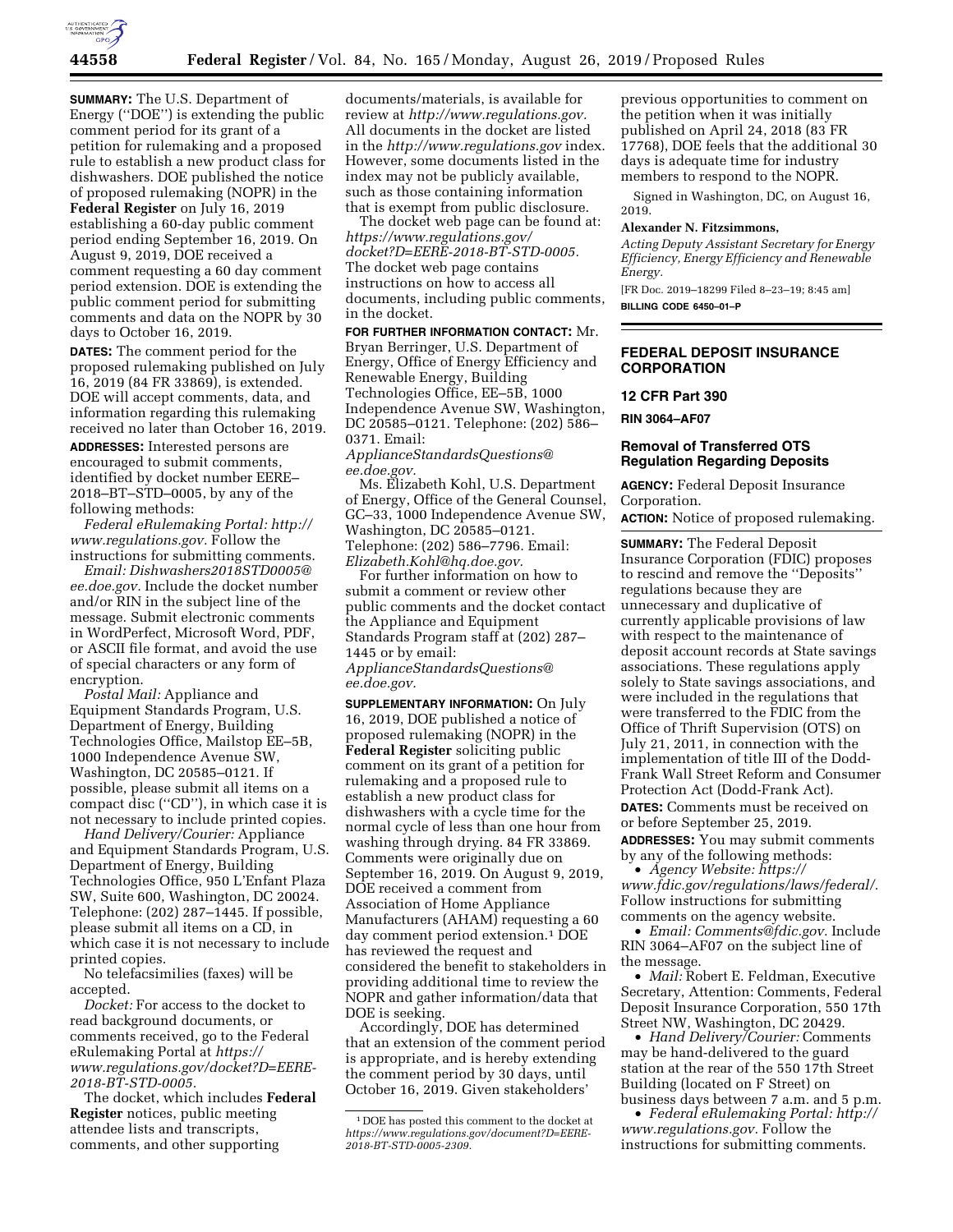*Public Inspection:* All comments received will be posted without change to *[https://www.fdic.gov/regulations/](https://www.fdic.gov/regulations/laws/federal/)  [laws/federal/,](https://www.fdic.gov/regulations/laws/federal/)* including any personal information provided. Paper copies of public comments may be ordered from

the FDIC Public Information Center, 3501 North Fairfax Drive, Room E–1002. Please include your name, affiliation, address, email address, and telephone number(s) in your comment. All statements received, including attachments and other supporting materials, are part of the public record and are subject to public disclosure.

#### **FOR FURTHER INFORMATION CONTACT:**

Karen J. Currie, Senior Examination Specialist, (202) 898–3981, *[KCurrie@](mailto:KCurrie@FDIC.gov) [FDIC.gov,](mailto:KCurrie@FDIC.gov)* Division of Risk Management Supervision; Christine M. Bouvier, Assistant Chief Accountant, (202) 898– 7289, Division of Risk Management Supervision; Cassandra Duhaney, Senior Policy Analyst, (202) 898–6804, Division of Depositor and Consumer Protection; Laura J. McNulty, Counsel, Legal Division, (202) 898–3817; or Jennifer M. Jones, Counsel, Legal Division (202) 898–6768.

# **SUPPLEMENTARY INFORMATION:**

#### **I. Policy Objective**

The policy objective of the proposed rule is to remove unnecessary and duplicative regulations in order to simplify them and improve the public's understanding of them. Thus, the FDIC is proposing to rescind the regulations in 12 CFR part 390, subpart M, entitled *Deposits* (part 390, subpart M).

As discussed below, the FDIC takes the view that no revision to other existing regulations is necessary. This approach would simplify and streamline the FDIC's regulations by removing unnecessary provisions that are adequately provided for in other existing statutes and regulations.

## **II. Background**

### *A. The Dodd-Frank Act*

The Dodd-Frank Act, signed into law on July 21, 2010, provided for a substantial reorganization of the regulation of State and Federal savings associations and their holding companies.1 Beginning July 21, 2011, the transfer date established by section 311 of the Dodd-Frank Act,2 the powers, duties, and functions formerly performed by the OTS were divided among the FDIC, as to State savings associations, the Office of the Comptroller of the Currency (OCC), as to Federal savings associations, and the

Board of Governors of the Federal Reserve System (FRB), as to savings and loan holding companies. Section 316(b) of the Dodd-Frank Act 3 provides the manner of treatment for all orders, resolutions, determinations, regulations, and other advisory materials that have been issued, made, prescribed, or allowed to become effective by the OTS. The section provides that if such materials were in effect on the day before the transfer date, they continue in effect and are enforceable by or against the appropriate successor agency until they are modified, terminated, set aside, or superseded in accordance with applicable law by such successor agency, by any court of competent jurisdiction, or by operation of law.

Pursuant to section 316(c) of the Dodd-Frank Act,<sup>4</sup> on June 14, 2011, the FDIC's Board of Directors (Board) approved a ''List of OTS Regulations to be Enforced by the OCC and the FDIC Pursuant to the Dodd-Frank Wall Street Reform and Consumer Protection Act.'' This list was published by the FDIC and the OCC as a Joint Notice in the **Federal Register** on July 6, 2011.5

Although  $\S 312(b)(2)(B)(i)(II)$  of the Dodd-Frank Act 6 granted the OCC rulemaking authority relating to both State and Federal savings associations, nothing in the Dodd-Frank Act affected the FDIC's existing authority to issue regulations under the Federal Deposit Insurance Act (FDI Act) 7 and other laws as the ''appropriate Federal banking agency'' or under similar statutory terminology. Section 312(c)(1) of the Dodd-Frank Act 8 revised the definition of ''appropriate Federal banking agency'' contained in § 3(q) of the FDI Act,<sup>9</sup> to add State savings associations to the list of entities for which the FDIC is designated as the ''appropriate Federal banking agency.'' As a result, when the FDIC acts as the appropriate Federal banking agency (or under similar terminology) for State savings associations, as it does here, the FDIC is authorized to issue, modify, and rescind regulations involving such associations, as well as for State nonmember banks and insured State-licensed branches of foreign banks.

As noted above, on June 14, 2011, operating pursuant to this authority, the Board issued a list of regulations of the former OTS that the FDIC would enforce with respect to State savings

4Codified at 12 U.S.C. 5414(c).

- 6Codified at 12 U.S.C. 5412(b)(2)(B)(i)(II).
- 7 12 U.S.C. 1811 *et seq.*
- 8Codified at 12 U.S.C. 5412(c)(1).

associations. On that same date, the Board reissued and redesignated certain regulations transferred from the former OTS. These transferred OTS regulations were published as new FDIC regulations in the **Federal Register** on August 5, 2011.10 When the FDIC republished the transferred OTS regulations as new FDIC regulations, it specifically noted that its staff would evaluate the transferred OTS rules and might later recommend incorporating the transferred OTS regulations into other FDIC regulations, amending them, or rescinding them, as appropriate.<sup>11</sup>

## *B. Transferred OTS Regulations (Transferred to the FDIC's Part 390, Subpart M)*

One of the regulations transferred to the FDIC from the OTS was former 12 CFR 557.20, concerning the maintenance of deposit records by State savings associations.12 That provision was transferred to the FDIC and now comprises part 390, subpart M. The OTS had issued § 557.20 as part of a streamlining of its regulations in 1997.13 At that time, the OTS regulations included several specific deposit recordkeeping requirements, and the OTS sought to replace those with one provision. In the associated NPR, the OTS explained that ''[a]s part of its reinvention effort, OTS is endeavoring to eliminate regulations that are outdated or micromanage thrift operations. For example, OTS proposes to replace several specific depositrelated recordkeeping requirements with a general recordkeeping regulation that is tied more closely to safety and soundness."<sup>14</sup>

#### *C. Part 390, Subpart M—Deposits*

The FDIC has conducted a careful review and comparison of part 390, subpart M and other Federal regulations and statutes concerning the maintenance of deposit records at State savings associations. As discussed in Part III of this Supplementary Information section, the FDIC proposes to rescind part 390, subpart M, because the FDIC considers the provisions contained in part 390, subpart M to be unnecessary in light of the applicability of other provisions of Federal statutes and regulations.

<sup>1</sup>Public Law 111–203, 124 Stat. 1376 (2010). 2Codified at 12 U.S.C. 5411.

<sup>3</sup>Codified at 12 U.S.C. 5414(b).

<sup>5</sup> 76 FR 39246 (July 6, 2011).

<sup>9</sup> 12 U.S.C. 1813(q).

<sup>10</sup> 76 FR 47652 (Aug. 5, 2011).

<sup>11</sup>*See* 76 FR 47653.

<sup>12</sup>*See* 76 FR 47659.

<sup>13</sup> 62 FR 55759 (Oct. 22, 1997).

<sup>14</sup> 62 FR 15627 (Apr. 2, 1997).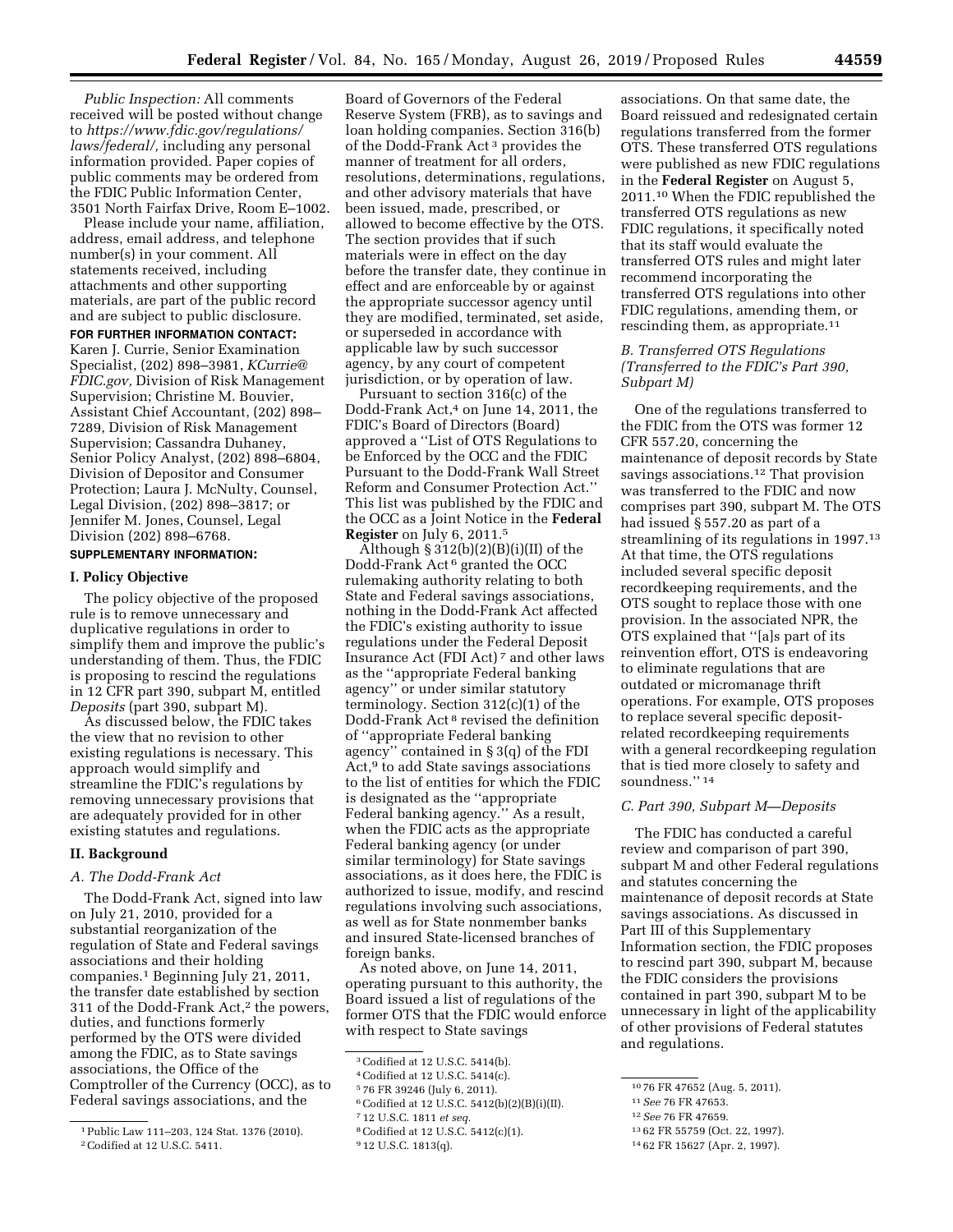## **III. Comparison of Other Applicable Statutes and Regulations With the Transferred OTS Regulations To Be Rescinded**

The following is a description of existing statutes and regulations that would provide for complete and accurate recordkeeping of deposits and account transactions at State savings associations, obviating the need for a new regulation or amendment of existing regulations upon rescission of part 390, subpart M. Accordingly, the FDIC proposes that §§ 390.230 and 390.231, part 390, subpart M, be rescinded as unnecessary, redundant of, or otherwise duplicative of the provisions of law delineated in 12 U.S.C. 1817(a)(9)); 31 CFR 1020.410(c)(2); 12 CFR part 364, Appendix A II; 12 CFR 330.1(e); and 12 CFR 1005, each discussed individually below.

### *A. Former OTS Safety and Soundness— Part 390, Subpart M, Sections 390.230 and 390.231*

1. § 390.230—What does this subpart do?

Section 390.230 simply states that subpart M ''applies to the deposit activities of State savings associations.'' There is no substantively similar provision in the FDIC's regulations, nor is one necessary. Accordingly, the FDIC proposes that section 390.230 be rescinded.

2. § 390.231—What records should I maintain on deposit activities?

Former OTS § 557.20, as modified by the FDIC in transferred § 390.231, provided general information on what records should be maintained by State savings associations on their deposit activities. Existing statutes and regulations that are applicable to State savings associations (discussed in greater detail below) already require the maintenance of accurate records of deposits and transactions by State savings associations.

## *B. Data Collection at Insured Depository Institutions*

Section 7(a)(9) of the FDI Act 15 provides that ''the Corporation shall take such action as may be necessary to ensure that—(A) each insured depository institution maintains; and (B) the Corporation receives on a regular basis from such institution, information on the total amount of all insured deposits, preferred deposits, and uninsured deposits at the institution.'' In issuing regulations under that

statutory provision, the FDIC has stated that the agency ''has a right and a duty'' under § 7(a)(9) to require the maintenance of accurate deposit account records and that ''requiring covered institutions to maintain complete and accurate records regarding the ownership and insurability of deposits . . . will facilitate the FDIC's prompt payment of deposit insurance and enhance the ability to implement the least costly resolution of these institutions.'' 16 Due to the requirements for accurate recordkeeping pursuant to its existing statutory authority, the FDIC takes the position that no new regulation will be needed upon the rescission of part 390, subpart M.

*C. Treasury Department Bank Secrecy Act Regulations* 17

Section 1020.410(c)(2) of title 31, Code of Federal Regulations (CFR), requires banks (defined to include savings associations) 18 to maintain certain records, including ''[e]ach statement, ledger card or other record on each deposit or share account, showing each transaction in, or with respect to, that account.'' This rule specifically requires that such records be maintained at State savings associations, rather than the merely suggestive language included in part 390, subpart M.

## *D. Activities Implicating Safety and Soundness; Part 364* 19

In 1995, the FDIC published 12 CFR 364 as a final rule with an appendix that implements section 39(a) of the FDI Act 20 regarding standards for safety and soundness (Appendix  $A$ ).<sup>21</sup> The OCC, the FRB, and the OTS also issued their versions of Appendix A.22 The FDIC's Appendix A II (Operational and Managerial Standards) provides that an institution should have internal controls and information systems that are appropriate to the size of the institution and the nature, scope, and risk of its activities and that provide for, among

20 12 U.S.C. 1831p–1. § 132 of the Federal Deposit Insurance Corporation Improvement Act of 1991, Public Law 102–242, 105 Stat. 2236 (codified at 12 U.S.C. 1831p–1) added § 39 to the FDI Act. § 39 was later amended by § 956 of the Housing and Community Development Act of 1992, Public Law 102–550, 106 Stat. 3672, and § 318 of the Riegle Community Development and Regulatory Improvement Act of 1994, Public Law 103–325, 108 Stat. 2160.

21 60 FR 35674 (July 10, 1995).

22*See* 12 CFR part 30, Appendix A, 60 FR 35678; 12 CFR part 208, Appendix D–1, 60 FR 35682; (former) 12 CFR part 570, Appendix A, 60 FR 35687, respectively (July 10, 1995).

other things: ''timely and accurate financial, operational and regulatory reports.'' An Appendix B (regarding information security) was also published to implement § 39 of the FDI Act.23 Section 364.101 of part 364 provides that Appendix A and Appendix B apply to all insured State nonmember banks, State-licensed insured branches of foreign banks, and State savings associations. FDICsupervised institutions are required to file quarterly Reports of Condition.24 In addition, the accounting principles applicable to reports or statements that insured depository institutions file with the Federal banking agencies are required to be uniform and consistent with generally accepted accounting principles.25

Taken together, part 364 and appendix A constitute the FDIC's longstanding expectations for all prudently managed insured depository institutions, but leave specific methods of achieving these objectives to each institution. Specifically, they provide a framework for sound corporate governance and the supervision of operations designed to prompt an institution to identify emerging problems and correct deficiencies before capital becomes impaired. Pursuant to § 39(e) of the FDI Act,<sup>26</sup> an FDICsupervised institution's failure to meet the standards may cause the FDIC to require the institution to submit a safety and soundness compliance plan, and if the institution does not comply with its plan, the FDIC will issue an order to correct safety and soundness deficiencies.27 Hence, in order to accurately report their financial condition, including deposit liabilities, and to meet applicable safety and soundness criteria, insured depository institutions, including State savings associations, must keep accurate and up-to-date records of account transactions and balances.

*E. FDIC's Deposit Insurance Coverage Criteria* 28

Part 330 of the FDIC's regulations governs the criteria for deposit insurance coverage at insured depository institutions, including

26 12 U.S.C. 1831p–1(e).

*seq.*  28 12 CFR 330.

<sup>15</sup> 12 U.S.C. 1817(a)(9).

<sup>16</sup> 81 FR 87735.

<sup>17</sup> 31 CFR 1020.

<sup>18</sup> 31 CFR 1010.100(d)(3).

<sup>19</sup> 12 CFR part 364, Appendix A II.

<sup>23</sup>Appendix B was added in accordance with section 501 of the Gramm-Leach-Bliley Financial Modernization Act of 1999, Public Law 106–102, 113 Stat. 1338, codified at 15 U.S.C. 6801, which statute required the agencies to establish appropriate information security standards in order to protect nonpublic personal information.

<sup>24</sup> 12 U.S.C. 1817(a)(3)–(6); 12 U.S.C. 1464(v).

<sup>25</sup> 12 U.S.C. 1831n.

<sup>27</sup>*See* 12 U.S.C. 1831p–1(e); 12 CFR 308.300, *et*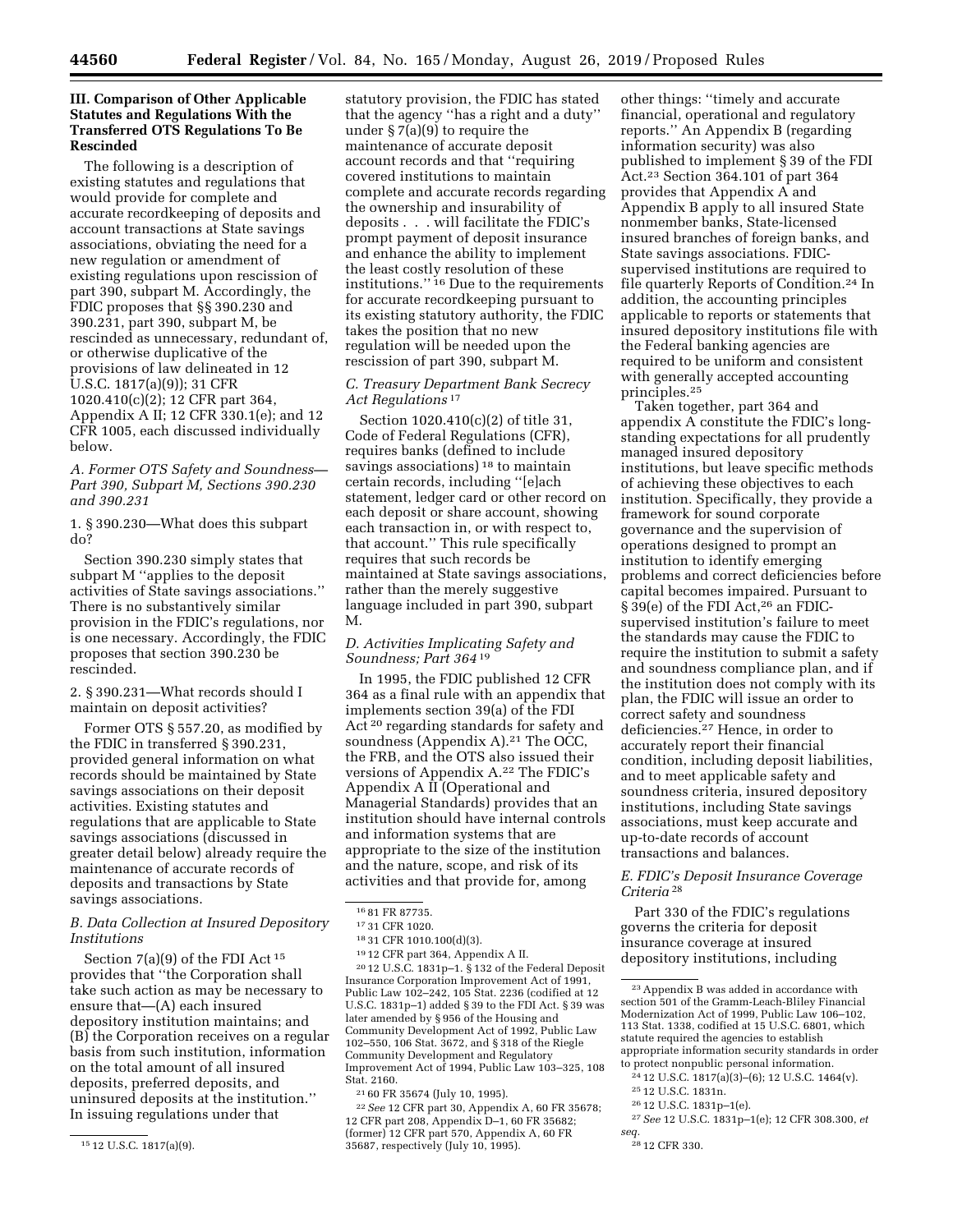insured State savings associations. Section 330.3(h) of part 330 states that deposit insurance coverage is ''a function of the deposit account records of the insured depository . . . which, in the interest of uniform national rules for deposit insurance coverage, are controlling for purposes of determining deposit insurance coverage.'' Further, § 330.1(e) defines the term ''deposit account records'' to include documents such as ''account ledgers . . . and other books and records of the insured depository institution . . . which relate to the insured depository institution's deposit taking function.'' This existing regulation on criteria for deposit insurance would also require State savings associations to maintain records of their deposit transactions, eliminating the need for part 390, subpart M.

## *F. Bureau of Consumer Financial Protection—Regulation E*

Regulation E,29 issued by the Bureau of Consumer Financial Protection, relates to electronic fund transfers at financial institutions, including any savings association.30 It states that ''[f]or an account to or from which electronic fund transfers can be made, a financial institution shall send a periodic statement for each monthly cycle in which an electronic fund transfer has occurred; and shall send a periodic statement at least quarterly if no transfer has occurred.'' 31 Thus, in order to comply with existing Regulation E, a State savings association must be capable of generating periodic statements for each of its deposit accounts, whether or not electronic transfers are made from that account, again serving the intended purpose of part 390, subpart M.

Accordingly, as explained in the analysis above, the FDIC proposes to remove §§ 390.230 and 390.231, subpart M because these sections are unnecessary, redundant of, or otherwise duplicative of the safety and soundness and other standards described above.

## **IV. Proposed Amendment to Part 390, Subpart M**

As discussed in part III of this Supplementary Information, the FDIC's part 390, subpart M addresses the maintenance of records of deposit transactions and activities for State savings associations. To remove unnecessary and redundant regulations, one of the stated policy goals of the FDIC, the FDIC proposes to rescind part 390, subpart M as unnecessary and

redundant of other applicable statutes and regulations. Under the proposal, subpart M would be rescinded and that subpart reserved for future use.

### **V. Expected Effects**

As explained in detail in Section III of this Supplemental Information section, certain OTS regulations transferred to the FDIC by the Dodd-Frank Act relating to records of deposit transactions and activities are either unnecessary or effectively duplicate existing regulations. This proposal would eliminate one of those transferred OTS regulations.

As of March 31, 2019, the FDIC supervises 3,465 insured depository institutions, of which 39 (1.1%) are State savings associations.32 The proposed rule primarily would affect regulations that govern State savings associations.

As explained previously, the proposed rule would remove §§ 390.230 and 390.231, subpart M, because these sections are unnecessary, redundant of, or otherwise duplicative of other statutes and regulations, including those relating to safety and soundness. Because these regulations are redundant, rescinding them will not have any substantive effects on FDICsupervised institutions.

*The FDIC invites comments on all aspects of this analysis. In particular, would the proposed rule have any costs or benefits to covered entities that the FDIC has not identified?* 

### **VI. Alternatives**

The FDIC has considered alternatives to the proposed rule but believes that the proposed amendments represent the most appropriate option for covered institutions. As discussed previously, the Dodd-Frank Act transferred certain powers, duties, and functions formerly performed by the OTS to the FDIC. The FDIC's Board reissued and redesignated certain transferred regulations from the OTS, but noted that it would evaluate them and might later incorporate them into other FDIC regulations, amend them, or rescind them, as appropriate. The FDIC has evaluated the existing regulations relating to the maintenance of deposit account records. The FDIC considered the status quo alternative of retaining the current regulations, but did not choose to do so. The FDIC believes it would be procedurally complex for FDIC-supervised institutions to continue to refer to these separate sets of regulations, and

therefore proposes to amend and streamline them in accordance with this proposed rulemaking.

### **VII. Request for Comments**

The FDIC invites comments on all aspects of this proposed rulemaking. In particular, the FDIC requests comments on the following questions:

1. Are the provisions of 12 CFR parts 330; 364, Appendix A; and 1005 and 31 CFR part 1020 sufficient to provide consistent and effective requirements related to the maintenance of records of deposit account activities at State savings associations for which the FDIC is the appropriate Federal banking agency? Please provide examples, data, or otherwise substantiate your answer.

2. What negative impacts, if any, can you foresee in the FDIC's proposal to rescind part 390, subpart M?

3. Are existing statutory and regulatory requirements relating to the maintenance of records of account transactions and deposits sufficient to ensure the safety and soundness of insured State savings associations? Please provide examples, data, or otherwise substantiate your answer.

4. Please provide any other comments you may have on the proposal.

Written comments must be received by the FDIC not later than September 25, 2019.

## **VIII. Regulatory Analysis and Procedure**

#### *A. The Paperwork Reduction Act*

In accordance with the requirements of the Paperwork Reduction Act of 1995 (PRA),33 the FDIC may not conduct or sponsor, and the respondent is not required to respond to, an information collection unless it displays a currently valid Office of Management and Budget (OMB) control number.

The proposed rule would rescind and remove from FDIC regulations part 390, subpart M. The proposed rule will not create any new or revise any existing collections of information under the PRA. Therefore, no information collection request will be submitted to the OMB for review.

#### *B. The Regulatory Flexibility Act*

The Regulatory Flexibility Act (RFA) requires that, in connection with a notice of proposed rulemaking, an agency prepare and make available for public comment an initial regulatory flexibility analysis that describes the impact of the proposed rule on small entities.34 However, a regulatory

<sup>29</sup> 12 CFR part 1005.

<sup>30</sup> 12 CFR 1005.2(i).

<sup>31</sup> 12 CFR 1005.9(b).

<sup>32</sup>Based on data from the March 31, 2019, Consolidated Reports of Condition and Income (Call Report) and Report of Assets and Liabilities of U.S. Branches and Agencies of Foreign Banks.

<sup>33</sup> 44 U.S.C. 3501–3521.

<sup>34</sup> 5 U.S.C. 601, *et seq.*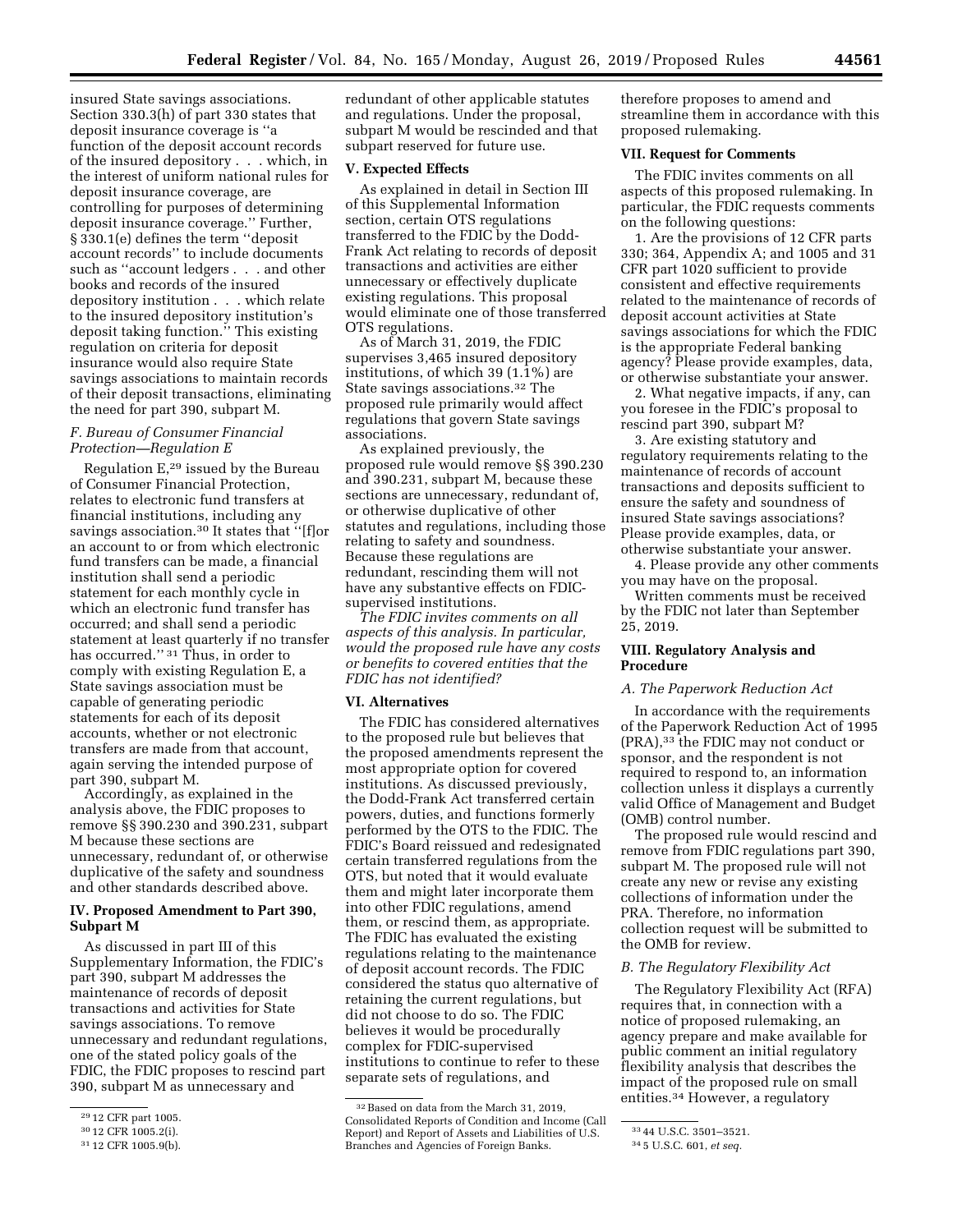flexibility analysis is not required if the agency certifies that the rule will not have a significant economic impact on a substantial number of small entities, and publishes its certification and a short explanatory statement in the **Federal Register**, together with the rule. The Small Business Administration (SBA) has defined ''small entities'' to include banking organizations with total assets of less than or equal to \$550 million.35 Generally, the FDIC considers a significant effect to be a quantified effect in excess of 5 percent of total annual salaries and benefits per institution, or 2.5 percent of total noninterest expenses. The FDIC believes that effects in excess of these thresholds typically represent significant effects for FDIC-supervised institutions. For the reasons provided below, the FDIC certifies that the proposed rule, if adopted in final form, would not have a significant economic impact on a substantial number of small banking organizations. Accordingly, a regulatory flexibility analysis is not required.

As of March 31, 2019, the FDIC supervised 3,465 insured depository institutions, of which 2,645 are considered small banking organizations for the purposes of RFA. The proposed rule primarily affects regulations that govern State savings associations. There are 38 State savings associations considered to be small banking organizations for the purposes of the RFA.36

As explained previously, the proposed rule would remove §§ 390.230 and 390.231, part 390, subpart M, because these sections are unnecessary, redundant of, or otherwise duplicative of other statutes and regulations, including safety and soundness standards. Therefore, rescinding subpart M would not have any substantive effects on small FDIC-supervised institutions.

Based on the information above, the FDIC certifies that the proposed rule would not have a significant economic impact on a substantial number of small

<sup>36</sup> Based on data from the March 31, 2019, Call Report and Report of Assets and Liabilities of U.S. Branches and Agencies of Foreign Banks.

entities. The FDIC invites comments on all aspects of the supporting information provided in this RFA section. In particular, would this rule have any significant effects on small entities that the FDIC has not identified?

#### *C. Plain Language*

Section 722 of the Gramm-Leach-Bliley Act 37 requires each Federal banking agency to use plain language in all of its proposed and final rules published after January 1, 2000. As a Federal banking agency subject to the provisions of this section, the FDIC has sought to present the proposed rule to rescind part 390, subpart M in a simple and straightforward manner. The FDIC invites comments on whether the proposal is clearly stated and effectively organized, and how the FDIC might make the proposal easier to understand.

# *D. Riegle Community Development and Regulatory Improvement Act of 1994*

The Riegle Community Development and Regulatory Improvement Act of 1994 (RCDRIA) requires that each Federal banking agency, in determining the effective date and administrative compliance requirements for new regulations that impose additional reporting, disclosure, or other requirements on insured depository institutions, consider, consistent with principles of safety and soundness and the public interest, any administrative burdens that such regulations would place on depository institutions, including small depository institutions, and customers of depository institutions, as well as the benefits of such regulations. In addition, new regulations and amendments to regulations that impose additional reporting, disclosure, or other new requirements on insured depository institutions generally must take effect on the first day of a calendar quarter that begins on or after the date on which the regulations are published in final form.38 The FDIC invites comments that further will inform its consideration of RCDRIA.

### *E. The Economic Growth and Regulatory Paperwork Reduction Act*

Under § 2222 of the Economic Growth and Regulatory Paperwork Reduction Act of 1996 (EGRPRA), the FDIC is required to review all of its regulations at least once every 10 years, in order to identify any outdated or otherwise unnecessary regulations imposed on

insured institutions.39 The FDIC, along with the other Federal banking agencies, submitted a Joint Report to Congress on March 21, 2017, (EGRPRA Report) discussing how the review was conducted, what has been done to date to address regulatory burden, and further measures that will be taken to address issues that were identified. As noted in the EGRPRA Report, the FDIC is continuing to streamline and clarify its regulations through the OTS rule integration process. By removing outdated or unnecessary regulations, such as part 390, subpart M, this rule complements other actions the FDIC has taken, separately and with the other Federal banking agencies, to further the EGRPRA mandate.

#### **List of Subjects in 12 CFR Part 390**

Administrative practice and procedure, Advertising, Aged, Civil rights, Conflict of interests, Credit, Crime, Equal employment opportunity, Fair housing, Government employees, Individuals with disabilities, Reporting and recordkeeping requirements, Savings associations.

#### **Authority and Issuance**

For the reasons stated in the preamble, the Federal Deposit Insurance Corporation proposes to amend 12 CFR 390 as follows:

## **PART 390—REGULATIONS TRANSFERRED FROM THE OFFICE OF THRIFT SUPERVISION**

■ 1. Revise the authority citation for part 390 to read as follows:

**Authority:** 12 U.S.C. 1819.

Subpart F also issued under 5 U.S.C. 552; 559; 12 U.S.C. 2901 *et seq.* 

- Subpart G also issued under 12 U.S.C. 2810 *et seq.,* 2901 *et seq.;* 15 U.S.C. 1691; 42 U.S.C. 1981, 1982, 3601–3619.
- Subpart O also issued under 12 U.S.C. 1828.
- Subpart Q also issued under 12 U.S.C. 1462; 1462a; 1463; 1464.
- Subpart R also issued under 12 U.S.C. 1463; 1464; 1831m; 1831n; 1831p–1.
- Subpart S also issued under 12 U.S.C.
- 1462; 1462a; 1463; 1464; 1468a; 1817; 1820; 1828; 1831e; 1831o; 1831p–1; 1881–1884;
- 3207; 3339; 15 U.S.C. 78b; 78l; 78m; 78n; 78p; 78q; 78w; 31 U.S.C. 5318; 42 U.S.C. 4106.
- Subpart T also issued under 12 U.S.C. 1462a; 1463; 1464; 15 U.S.C. 78c; 78l; 78m; 78n; 78w.

Subpart W also issued under 12 U.S.C. 1462a; 1463; 1464; 15 U.S.C. 78c; 78l; 78m; 78n; 78p; 78w.

Subpart Y also issued under 12 U.S.C. 1831o.

<sup>35</sup>The SBA defines a small banking organization as having \$550 million or less in assets, where ''a financial institution's assets are determined by averaging the assets reported on its four quarterly financial statements for the preceding year." See 13 CFR 121.201 (as amended, effective December 2, 2014). ''SBA counts the receipts, employees, or other measure of size of the concern whose size is at issue and all of its domestic and foreign affiliates.'' See 13 CFR 121.103. Following these regulations, the FDIC uses a covered entity's affiliated and acquired assets, averaged over the preceding four quarters, to determine whether the FDIC-supervised institution is ''small'' for the purposes of RFA.

<sup>37</sup>Public Law 106–102, 113 Stat. 1338, 1471 (codified at 12 U.S.C. 4809).<br><sup>38</sup> 12 U.S.C. 4802.